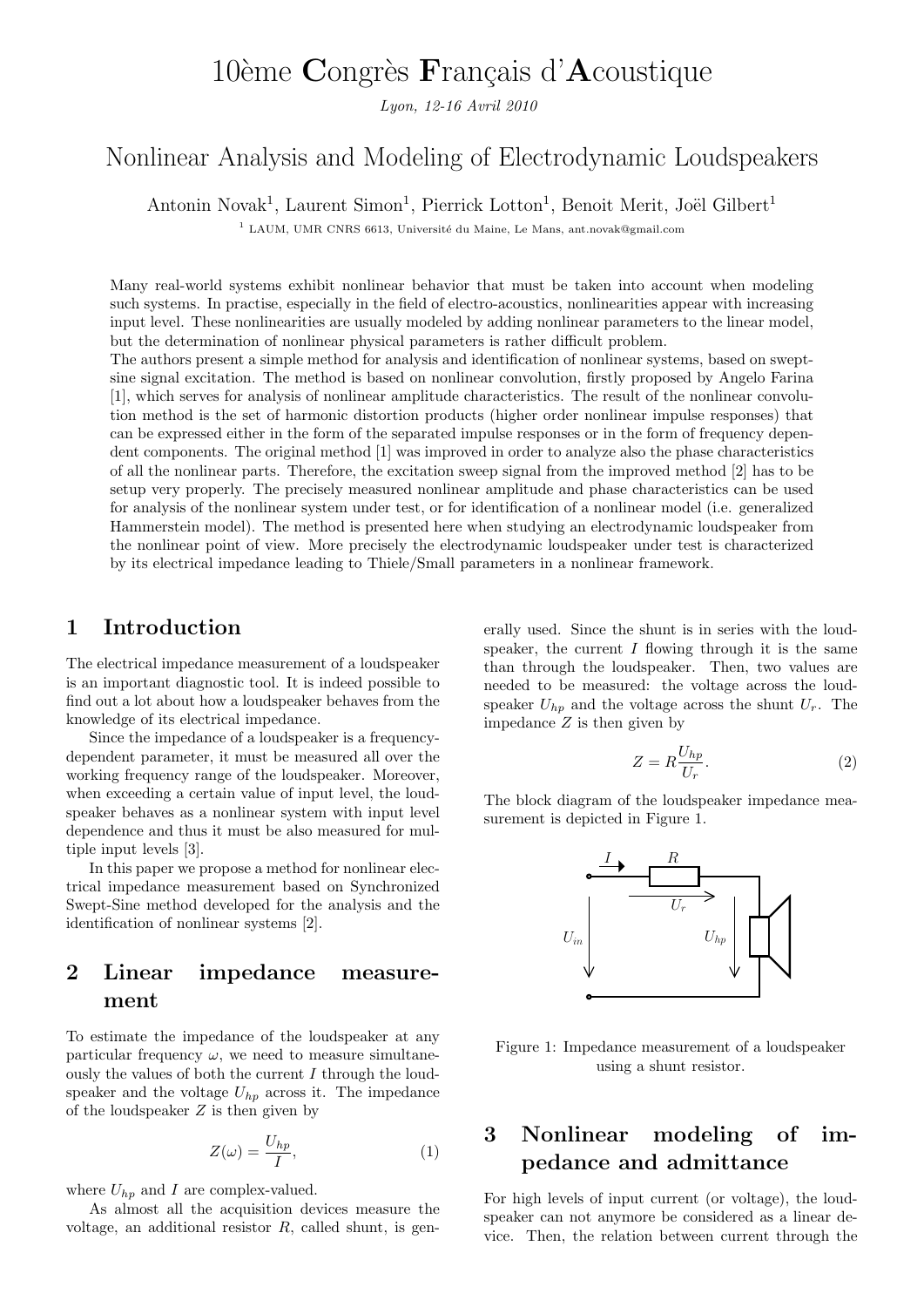

Figure 2: Nonlinear relation between current  $i(t)$  and voltage  $u(t)$  expressed as a general nonlinear system.

loudspeaker,  $i(t)$ , and voltage across it,  $u(t)$ , is a nonlinear relation. As a consequence a harmonic current  $i(t) = I_{max} \cos(\omega t)$  creates a distorted voltage  $u(t)$  including higher harmonics

$$
u(t) = \sum_{n=1}^{\infty} U_n \cos(n\omega_0 t + \varphi_n). \tag{3}
$$

In the case of a linear system we have  $U_{n>1} = 0$ ,  $\Phi_{n>1} =$ 0 and we usually define a complex linear impedance as

$$
Z_{lin}(\omega) = \frac{U_1}{I_{max}} \exp(j\varphi_1). \tag{4}
$$

For a nonlinear system, the definition of linear impedance (voltage and current ratio) falls down, but the generation of higher harmonics allows to model the nonlinear impedance  $Z_{nonlin}$  as a a general nonlinear system with input  $i(t)$  and output  $u(t)$  (Fig. 2).

The nonlinear systems are usually modeled by Volterra series [4], or by structures such as Hammerstein or Wiener models [5]. Considering the nonlinear impedance as a nonlinear system, we can model it by generalized polynomial Hammerstein structure (Fig. 3) and we can write

$$
u(t) = \sum_{n=1}^{N} i^n(t) * z_n(t),
$$
 (5)

where  $z_n(t)$  is inverse fourier transform of  $Z_n(\omega)$  and N is the number of nonlinear terms chosen by user. The higher the value of  $N$  the higher the accuracy of the identification.

In the same way, we can define a nonlinear admittance when replacing current by voltage and vice-versa (5). This case can be more suitable for standard measurements, because it is simpler to keep the voltage sinusoidal and measure the distorted current. In that case, we model the admittance  $Y_{nonlin}$ .

If we consider only the real parts of the nonlinear impedance  $R_n = \Re\{Z_n\}$ , we can write

$$
u(t) = \sum_{n=1}^{N} R_n i^n(t) = R_1 i(t) + R_2 i^2(t) + R_3 i^3(t) + \dots
$$
\n(6)

As a consequence the impedance (or its real part - resistance) measured in linear way varies with current  $i(t)$ in relation  $u_R(i) = R(i)i$  as,

$$
R = R_1 + R_2 i(t) + R_3 i^2(t) + \ldots = \sum_{n=1}^{N} R_n i^{n-1}(t). \tag{7}
$$

This definition of nonlinear impedance (or admittance) is sometimes used [6] to derive the nonlinear Thiele/Small parameters  $R_e(i)$  (electrical resistance of



Figure 3: Nonlinear relation between current  $i(t)$  and voltage  $u(t)$  expressed in a form of generalized polynomial Hammerstein model.

voice coil),  $Bl(i)$  (electrodynamic driving parameter),  $R_{ms}$  (mechanical damping parameter),  $k(i)$  (mechanical stiffness),  $M_{ms}(i)$  (equivalent mass of moving coil) and  $L_e(i)$  (inductance of voice coil).

#### 4 First harmonic measurement

One of the methods used to estimate the nonlinear impedance coefficients  $Z_1, Z_2, Z_3, \ldots$  is to measure the nonlinear impedance in a "linear way" for different amplitudes [6]. This measurement is usually performed using a gain-phase analyzer or an impedance analyzer that filters out the higher harmonics products and calculates the impedance as defined in (4). Unfortunately, this measurements gives just the first harmonic dependency but not the nonlinear dependency as a whole, nor the nonlinear dependency of a linear part, as checked below.

For the sake of clarity, we consider here the real part of the nonlinear impedance  $R = \Re\{Z\}$  and a nonlinear system with coefficients  $Z_{n>3} = 0$ . In that case, we can write

$$
u_R(i) = R_1 i + R_2 i^2 + R_3 i^3.
$$
 (8)

When providing a harmonic current  $i = I_{max} \cos(\omega_0 t)$ at the input of the (nonlinear) system, the nonlinear device produces a nonlinear voltage

$$
u_R = R_1 I_{max} \cos(\omega_0 t)
$$
  
+
$$
R_2 I_{max}^2 \cos^2(\omega_0 t)
$$
  
+
$$
R_3 I_{max}^3 \cos^3(\omega_0 t).
$$

Using trigonometric power formulas [7] we can write

$$
u_R = \frac{1}{2} R_2 I_{max}^2 + \left( R_1 I_{max} + \frac{3}{4} R_3 I_{max}^3 \right) \cos(\omega_0 t) + \frac{1}{2} R_2 I_{max}^2 \cos(2\omega_0 t) + \frac{1}{4} R_3 I_{max}^3 \cos(3\omega_0 t).
$$

The first harmonic of the voltage is then expressed as

$$
u_{1R} = R_1 I_{max} + \frac{3}{4} R_3 I_{max}^3,
$$
\n(9)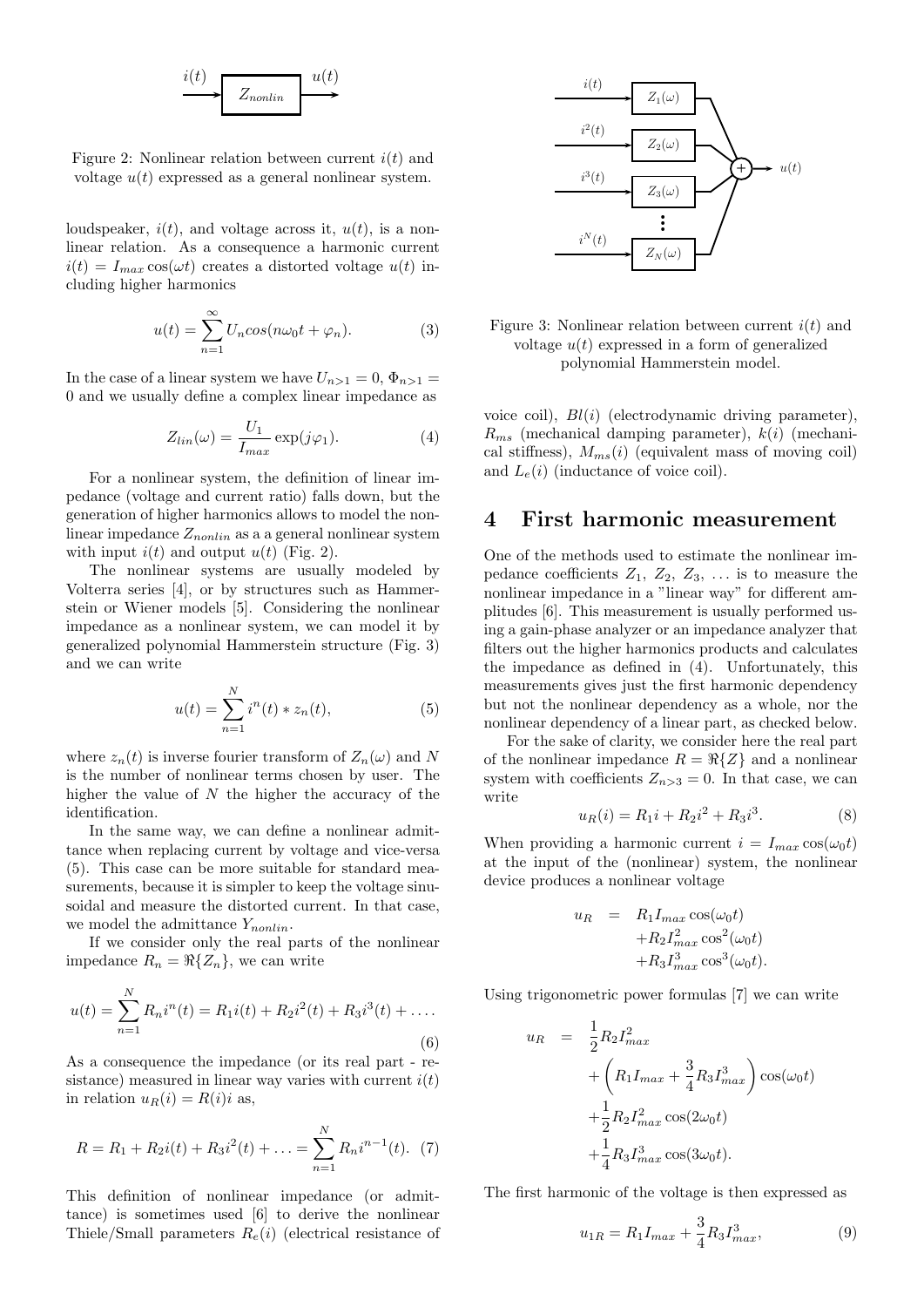and it is obvious that, if only first harmonic is considered, then the influence of the third order  $R_3$  is also taken into account in  $u_{1R}$ . Consequently, all odd orders will influence the first harmonic. In contrary, all even orders will not. In other words, odd and even orders are mutually uncorrelated.

If the nonlinear device is measured for several input levels with linear techniques (impedance analyzer), only first harmonic is considered. This kind of measurement can be sufficient if there exists a nonlinear differential equation describing the nonlinear device and solved for the first harmonic [8], but the first harmonic dependency cannot be understood as a nonlinear impedance of the device under test.

# 5 Measurement of nonlinear impedance / admittance using Synchronized Swept-Sine method

In previous section, it has been shown that all the higher harmonics should be taken into account when dealing with nonlinear systems. The nonlinear system can be described either by Volterra series [4], or by another simpler model such as generalized Hammerstein or Wiener model [5]. However, these nonlinear models are independent of the amplitudes of the input signal, that is, in the case of loudspeaker, of the actual voice-coil position [9]. In case of a loudspeaker and for small voice-coil displacements, the models fit well [10], but the higher the displacement the lower the accuracy of the model.

Recently developed Synchronized Swept-Sine method for identification of nonlinear systems [2], based on an input exponential swept-sine signal [1] allows a robust and fast one-path analysis and identification of the unknown nonlinear system under test. It allows to estimate the nonlinear impedance coefficients  $Z_n$  in amplitude and phase (Fig. 2).

First, a swept-sine signal exhibiting an exponential instantaneous frequency is generated and used as the input signal of the nonlinear system under test. If the measured value is impedance, the swept-sine signal is equal to the current passing through the loudspeaker and the voltage is distorted and vice versa for admittance. The distorted signal is convolved with the timereversal replica of the input signal what separates the higher order nonlinear impulse responses  $z_n(t)$  that can be expressed in the more usual form of frequency dependent impedance components  $Z_n(\omega)$ . Mathematical derivation of the method is detailed in [2].

### 6 Results : first harmonic vs linear part

In this section, we compare the first harmonic and the linear part measurements as defined in section 4. An electromagnetic loudspeaker with diaphragm diameter 14 cm, impedance 4  $\Omega$  and resonance frequency 77 Hz has been measured using nonlinear swept-sine technique described in [2]. This technique permits to measure the frequency dependency of higher harmonics in both amplitude and phase, within one measurement, and to estimate the nonlinear model of the measured nonlinear device in the form of generalized Hammerstein model.

To avoid any nonlinearities from other devices than the loudspeaker, an amplifier with negligible distortion has been used. The used amplifier acts as a source of voltage. The voltage across the loudspeaker is then kept linear and constant in amplitude. The current changes in nonlinear way due to the nonlinear impedance. That is why the nonlinear admittance measurement is used.

The results are presented in Fig. 4-6. In Fig. 5, the admittance frequency dependence first harmonic is depicted for several values of input voltage between 0.5 and 5 Volts. As explained in section 4, the admittance value consequently includes the linear and the odd order contributions. In figure 6, the linear contribution is plotted thanks to the generalized Hammerstein model. This first order admittance represents the purely linear contribution of the nonlinear system under test.

It is noticeable that higher orders influence the first harmonic. In figure 4, the resonance frequency is estimated based on both measured techniques. The incorrect measurement based only on the first harmonics results in a completely different resonance frequency shift than when taking into account the higher orders of the nonlinear system (the first order estimation).



Figure 4: Estimation of resonance frequency of loudspeaker in nonlinear mode using measured data from first harmonic (blue-triangled) and from first order of Hammerstein model (red-squared) for several values of input voltage between 0.5 and 5 Volts.

### 7 Conclusion

In this paper, two ways of measuring a nonlinear admittance are compared, both theoretically and experimentally. We prove that electrodynamic loudspeaker nonlinear contributions have to be carefully taken into account for example through a generalized Hammerstein modeling [2]. The works in progress aim at physically interpreting both the linear part and the first harmonic measurements regarding a nonlinear Thiele/Small model of electrodynamic loudspeaker.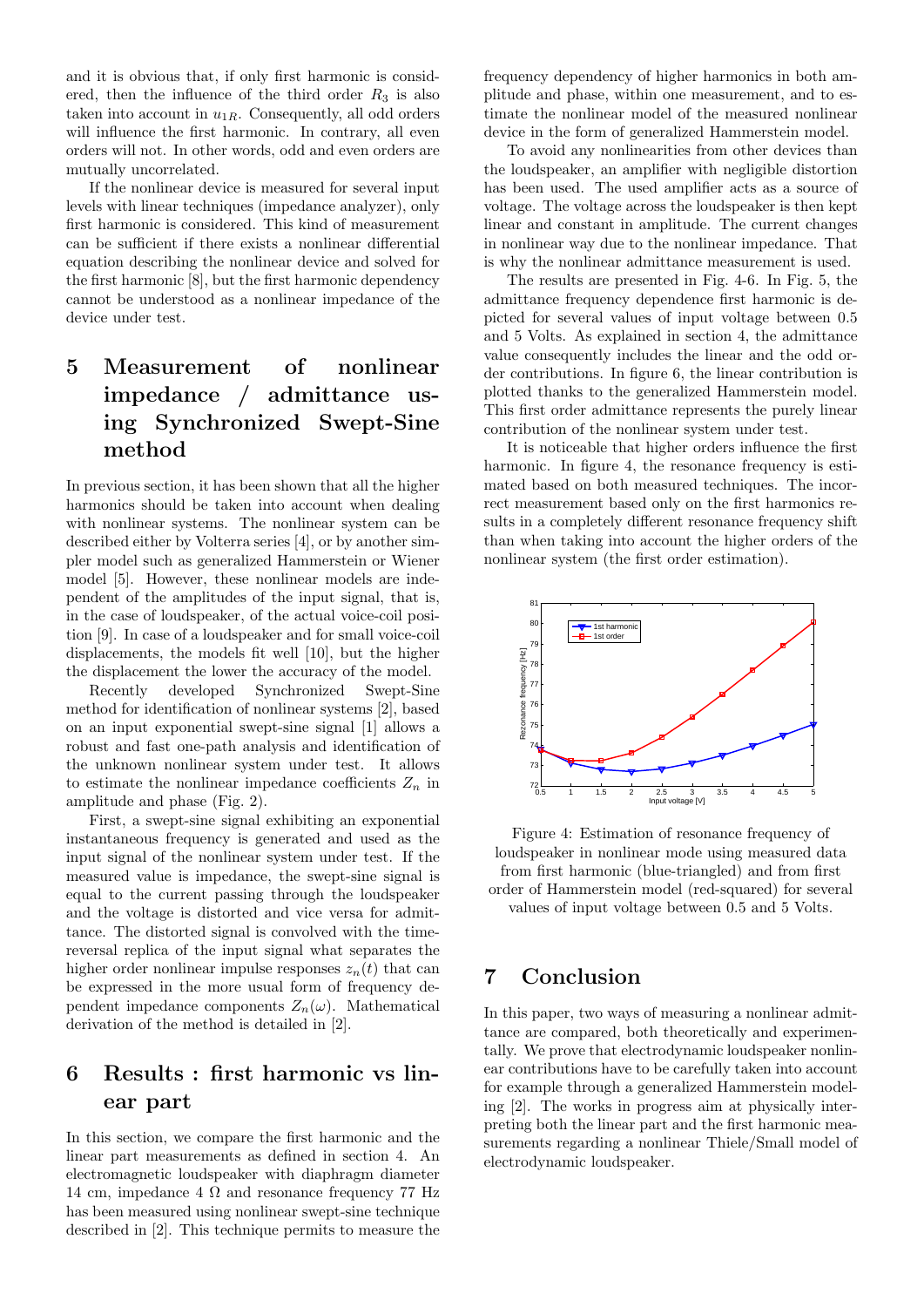### Acknowledgments

This work was supported by the Pays de la Loire region.

## References

- [1] A. Farina. Simultaneous Measurement of Impulse Response and Distortion with a Swept-Sine Technique. In AES 108th convention, Paris, February 2000.
- [2] A. Novak, L. Simon, Kadlec F., and P Lotton. Nonlinear System Identification Using Exponential Swept-Sine Signal. IEEE T. Instrum. Meas., To be published (First Published : 2009-10-29).
- [3] W. Klippel. A Loudspeaker Nonlinearities: Causes, Parameters, Symptoms. In AES 119th convention, New York, USA, October 2005.
- [4] M Schetzen. The Volterra and Wiener theories of nonlinear systems. John Wiley & Sons, New York, 1980.
- [5] S.A. Billings and S.Y. Fakhouri. Nonlinear system identification using the Hammerstein model. Int. J. Systems Sci., 10(5):567–578, 1979.
- [6] R. Ravaud, G. Lemarquand, and T. Roussel. Timevarying non linear modeling of electrodynamic loudspeakers. Applied Acoustics, 70(3):450–458, 2009.
- [7] W.H. Beyer. Standard Mathematical Tables. CRC Press, Inc., Boca Raton, FL, USA, 1987.
- [8] J. Nosek. Drive level dependence of the resonant frequency in BAW quartz resonator and his modeling. IEEE Trans. on Ultrasonics, Ferroel. and Freq. Control, 46(4):823–829, 1999.
- [9] W. Klippel. Nonlinear large-signal behavior of electrodynamic loudspeakers at low frequencies. J. Audio Eng. Soc, 40(6):483–496, 1992.
- [10] A. Novak, L. Simon, Kadlec F., and P Lotton. A New Method for Identification of Nonlinear Systems Using MISO Model with Swept-Sine Technique: Application to Loudspeaker Analysis. In AES 124th Convention, 2008.